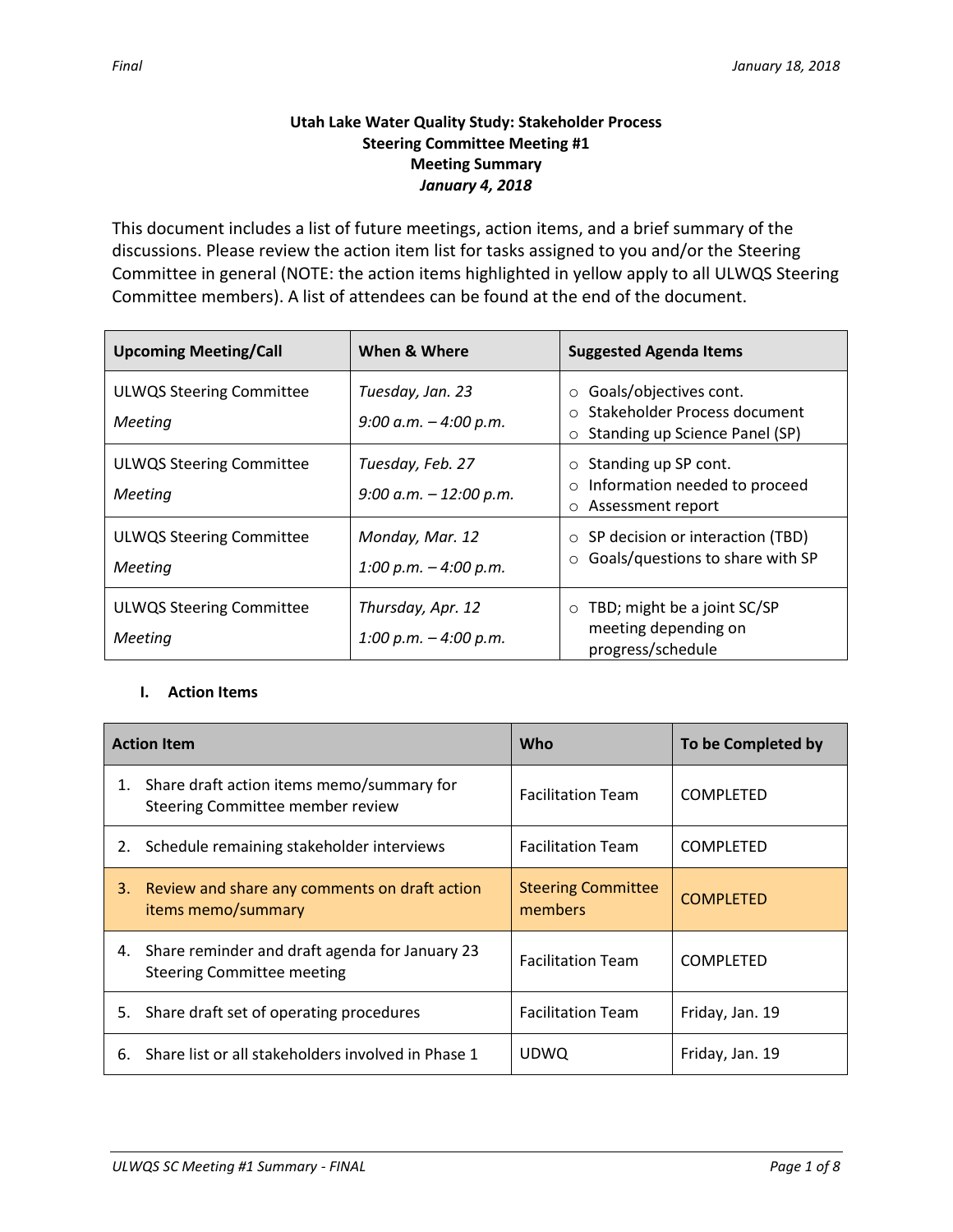|    | 7. Read through the Stakeholder Process document<br>in preparation for discussion at meeting #2                                        | <b>Steering Committee</b><br>members | Tuesday, Jan. 23 |
|----|----------------------------------------------------------------------------------------------------------------------------------------|--------------------------------------|------------------|
| 8. | Reach out to your stakeholders and discuss ULWQS<br>goals in preparation for discussion of opportunities<br>and concerns at meeting #2 | <b>Steering Committee</b><br>members | Tuesday, Jan. 23 |
|    | 9. Share draft Assessment Report                                                                                                       | <b>Facilitation Team</b>             | Friday, Feb. 16  |
|    | 10. Share draft public engagement white paper                                                                                          | <b>Facilitation Team</b>             | Friday, March 23 |

### **II. Meeting Recording**

A recording of the meeting will be available on the DWQ website in the near future.

### **III. Key Points of Discussion**

Participants were welcomed to the first meeting of the Utah Lake Water Quality Study Steering Committee by one of the Co-Chairs, Eric Ellis, Director of the Utah Lake Commission. In addition, Alan Matheson, Director of the Utah Department of Environmental Quality offered some opening comments on behalf of Erica Gaddis, the Director of the Utah Department of Water Quality and the other Co-Chair, who was unable to attend the meeting.

Meeting facilitator Paul De Morgan, RESOLVE, provided the group with an overview of the meeting objectives: provide an opportunity for Steering Committee members to introduce themselves and their interests to each other; begin to build a common platform of understanding for the overall effort and its objectives; initiate identification of Steering Committee members' goals, issues, and information needs; and describe the proposed plan for activities over the next three to four months.

### Perspectives on Goals

Steering Committee members shared their ideas regarding the Steering Committee goals. The responses were diverse (see Attachment A: Flipchart Notes); however, common themes included:

- Increase understanding of the Utah Lake ecosystem
- Increase understanding of the sources of nutrient inputs
- Develop a solution that will improve the condition of Utah Lake
- Develop a solution that all stakeholders agree on
- Ensure the public is engaged in the efforts and understands the decisions

### Overview of Why We're Here:

As part of the effort to develop a common platform of understanding for the overall effort and its objectives, Scott Daly, Utah Division of Water Quality, provided a presentation on the Clean Water Act and the EPA mandate to the Utah Division of Water Quality to manage water quality in the state. After a break, Mr. Daly provided a separate presentation on the history of water quality management in Utah Lake and the background of the Utah Lake Water Quality Study. Slides were subsequently distributed.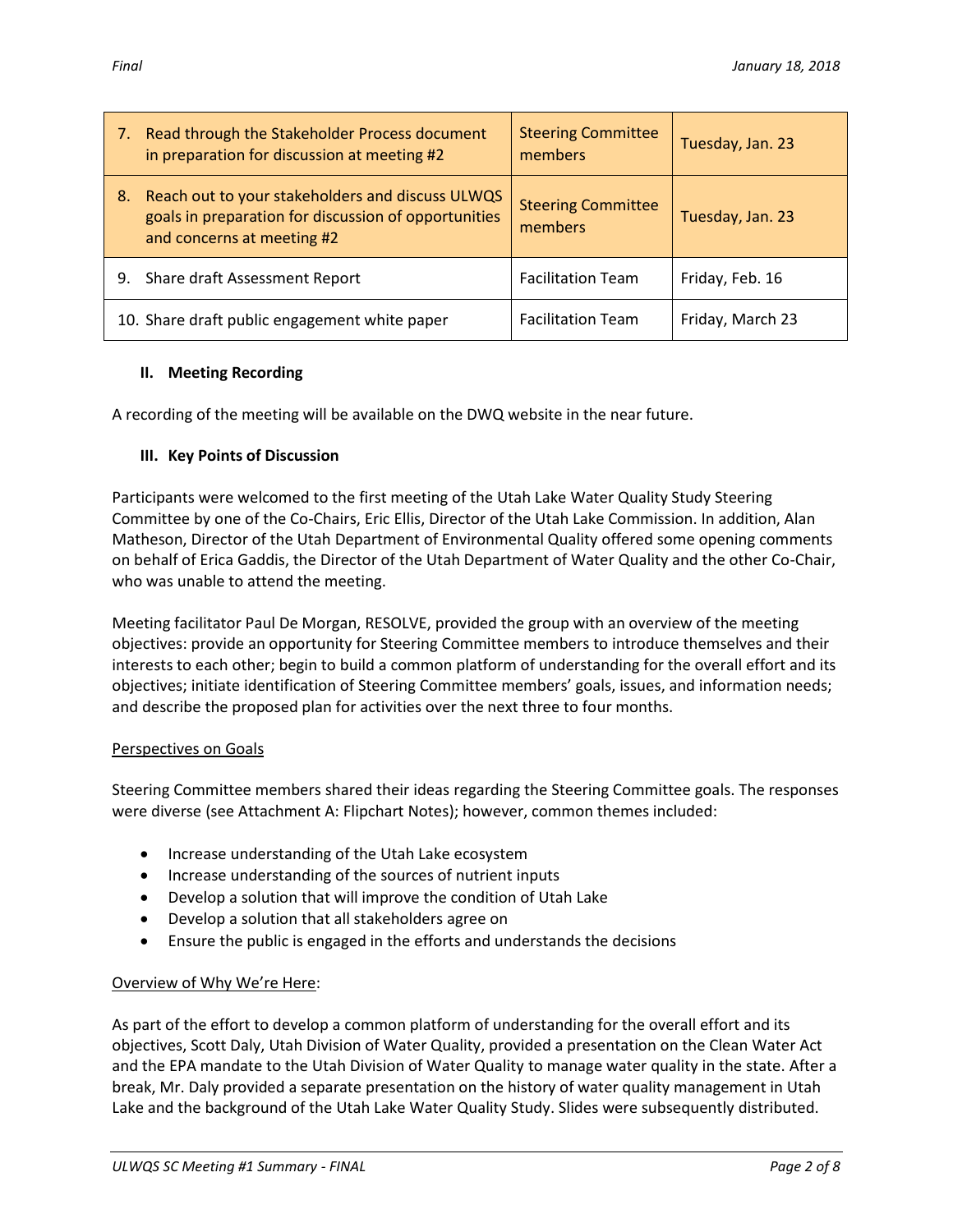During the presentations, the following questions were addressed:

- In response to a question about how the recreation criteria for turbidity gets implemented on Utah Lake when increases in turbidity are due to wind events, Mr. Daly indicated he was not sure how it is applied to recreational use on lakes, but in general for streams the increase in turbidity above background is regulated (i.e., a 10 Nephelometric Turbidity Unit (NTU) increase above background in streams results in a violation)
- In response to a question regarding the DWQ considering a change of Designated Beneficial Use (DBU) from 2B to 2A for recreation and the rationale for such a change, Mr. Daly offered that DWQ believes a mistake was made in the initial designation and as such this would not be a change as much as a reclassification to address the actual use of the lake. He indicated this would most likely be significant with respect to *E. coli*, given that the 2A standard is lower and concentrations in the lake are often very high in portions of the lake and tributaries.
	- $\circ$  Based on related follow-up questions, in particular related to how Utah Lake would ever be removed from the 303(D) list for *E. Coli*, it was apparent some additional discussion of the topic to explain potential implications for the effort would be useful.
- A question was raised regarding the interplay between efforts to meet standards for the different beneficial uses in Utah Lake and in particular. As with the recreation DBU-related issue, it was suggested that additional clarification of the different standards and how they relate would be useful in the future.
	- $\circ$  Another question was raised related to how more stringent standards could be set for water bodies downstream of water bodies with less stringent standards. In responding, it was clarified that the example used, Deer Creek Reservoir, has a DBU of 2A for recreation which is more stringent than the current 2B designation for Utah Lake (recognizing that even with DWQs intention to shift Utah Lake to a 2A designation it would be the same level).
- In response to a question about the Use Attainability Analysis (UAA) option for Phase 3 and whether it is a stand-alone option or is it just a step along the path to a TMDL or another alternative, Mr. Daly suggested a UAA is generally considered a potential endpoint following a complete analysis of impairments and actions required to restore beneficial uses (as such it is not an alternative to TMDL).
- Regarding a question about who is doing the literature search and whether they are aware of studies done in the 1980s, Mr. Daly noted it is Rushforth Phycology.

## Additional Information Moving Forward:

Building on the "Why We're Here" presentations, the Steering Committee members were asked what additional information (from DWQ or others) they would find useful in building the common platform of understanding and moving forward with efforts to achieve the overall objectives. The Steering Committee generated a list of presentation topics that might be beneficial:

- $\bullet$  Shallow lake ecology how they function, the role of nutrients
- Management of lake levels and water rights and how they dictate water levels
- Lake vs. reservoir differences and the implications
- Other efforts to solve Harmful Algal Bloom (HAB) problems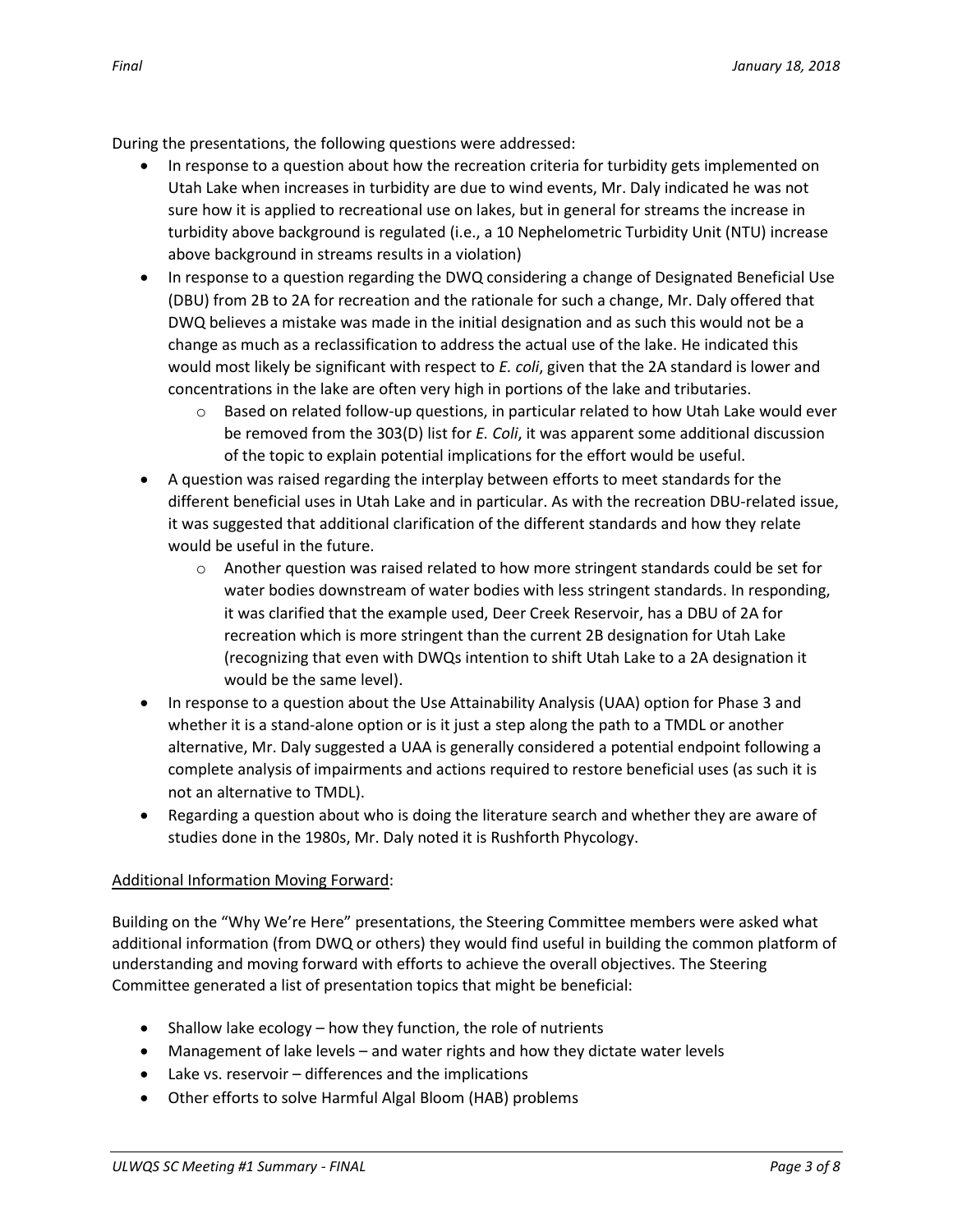- Interaction between carp removal and HABs
- The role of the public in the process and the stakeholders already involved
- Approach to engaging the public during and after public health concerns arise
- Public health issues related to the lake, should be some discussion on how the lake is not meeting standards for human health
- A summary of what is currently known about the lake
- Information and research on public perceptions of Utah Lake and what that means
- A discussion of terms and language to make sure we are communicating successfully and speaking the same language
	- $\circ$  Need parameters from the science panel so that we can put some boundaries on the discussion

The group also identified some information needs and ideas on questions to address regarding sharing of information in the future:

- A list of the greater group of stakeholders [Information need]
- Identification of existing literature (and a bibliography) [Information sharing mechanism]
- A mechanism for submitting documents that help understand the issues this will require a vetting process so that only legitimate studies are considered

In response to a question about the approach to communicating with the public when lake closures are over, Jason Garrett of Utah County Health Department, indicated the Department does issue public statements when warnings/closures are made and when they are rescinded however what is picked up by the press is out of their control.

It was noted that neither the Health Department nor DEQ has had much in the way of a formal budget to deal with HABs and their implications, but they have still found a way to work on the issue given its importance. Last year there was a little bit of funding and this year the state budget may provide some funding.

A few members noted the educational aspects of this effort should be tied to the public engagement process as well to assist in building an informed constituency. Another member suggested a goal of the public engagement process should be to have a unified message.

Mr. Daly reiterated that a lot of additional information, some of which was raised in the discussion such as a sense of what is currently known about the Lake, will be provided in the Phase I report which is expected to be shared this Spring.

### **IV. Public Comments**

At the end of the meeting, a short public comment period was available for members of the public to share brief perspectives with the Steering Committee. Four individuals provided comments.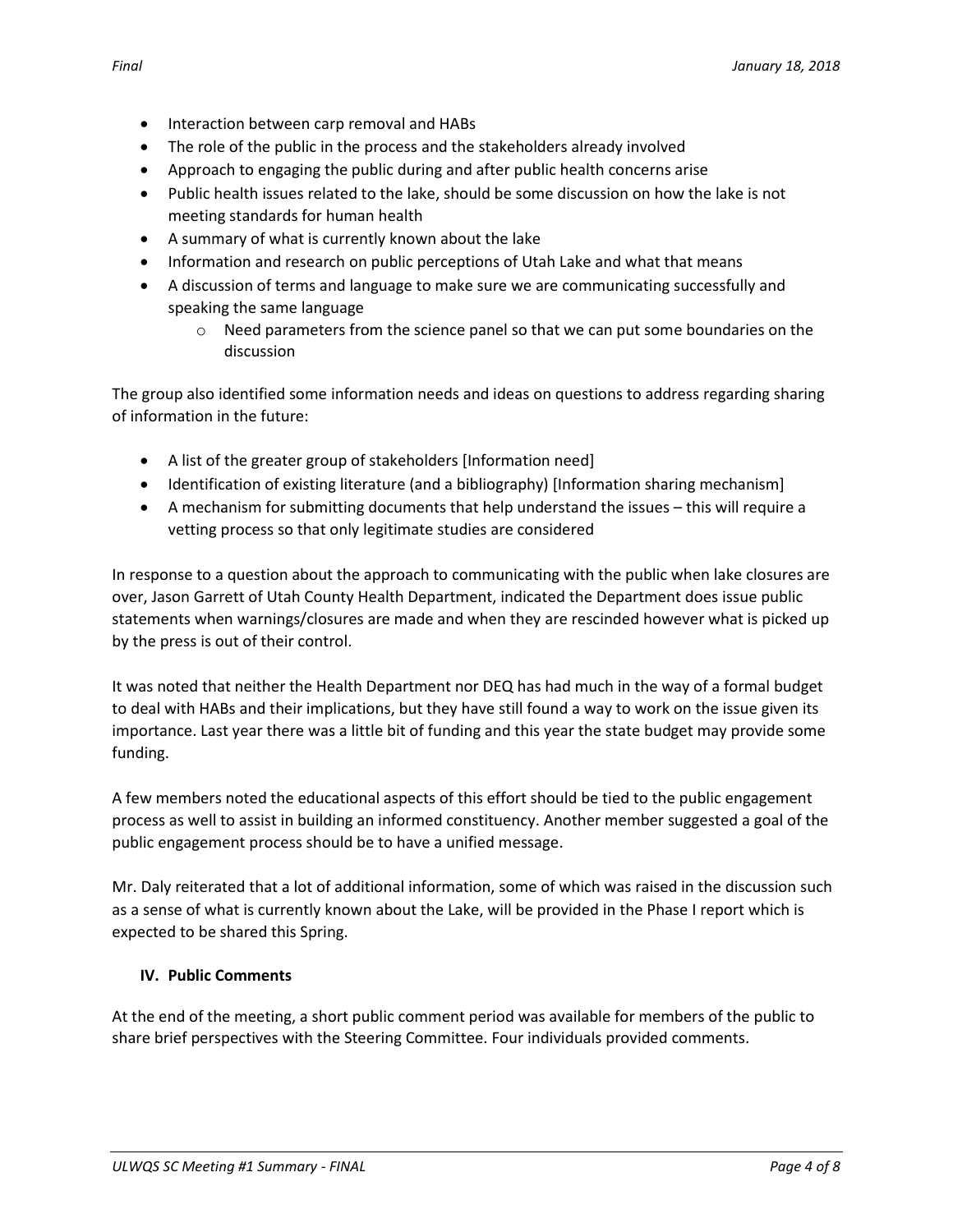Jeff Salt (Utah Anglers Coalition) suggested there is a huge hole on the Steering Committee and they are upset that anglers are not represented despite being the largest user on Utah Lake and given that they contribute the largest amount to the local economy. He indicated he represented more than 14 organizations (and several thousand individuals) and they feel the recreation representatives on the Steering Committee do not sufficiently capture fishing interests.

Dr. Richards (Oreo Helix consulting) offered his support for the effort and noted he is doing contract work with the WFWQC.

Michael Mills (June Sucker Recovery Program) noted he has been doing work on Utah Lake since 1999 to recover the June Sucker. He added that if progress towards recovery is not made, there could be restrictions to how water from Utah Lake can be used. He added that he has done tributary restoration, primarily providing water to the Provo River and Hobble Creek.

# **V. Participation**

# **Meeting Participants (Name, Organization – Stakeholder Interest):**

glaring hole on the Steering Committee by not including an angler.

- Jon Adams, Timpanogos Special Service District POTW
- Gary Calder, City of Provo Municipal
- Eric Ellis, Utah Lake Commission Co-Chair
- Todd Frye, Bonneville Sailing Club Recreation (Alternate)
- Jason Garrett, Utah County Health Department Public Health
- Heidi Hoven, Audubon Society Conservation and Environment
- Chris Keleher, Utah Department of Natural Resources Recreation, Fishing and Sovereign Lands
- Jay Montgomery, Utah County Stormwater Association Stormwater
- Jay Olsen, Utah Department of Agriculture and Food Agriculture
- Dennis Shiozawa, Brigham Young University Academia
- Brad Stapley, Springville City Municipal
- Jesse Stewart, Salt Lake City Department of Public Utilities Agriculture/Water Rights/Water Users
- George Weekley, US Fish and Wildlife Service Fish and Wildlife
- Neal Winterton, City of Orem Municipal
- Gerard Yates, Central Utah Water Conservancy District Water Management of Utah Lake

# **Alternate Steering Committee Members Present:**

- Laura Ault, Division of Forestry, Fire and State Lands Recreation, Fishing and Sovereign Lands
- David Barlow, Timpanogos Special Service District POTW
- Craig Bostock, Utah County Health Department Public Health
- Sam Braegger, Utah Lake Commission Utah Lake Commission
- Juan Garrido, Springville City Municipal
- Chris Cline, US Fish and Wildlife Service Fish and Wildlife
- Dave Norman, Lehi City Municipal
- Mike Rau, Central Utah Water Conservancy District Water Management of Utah Lake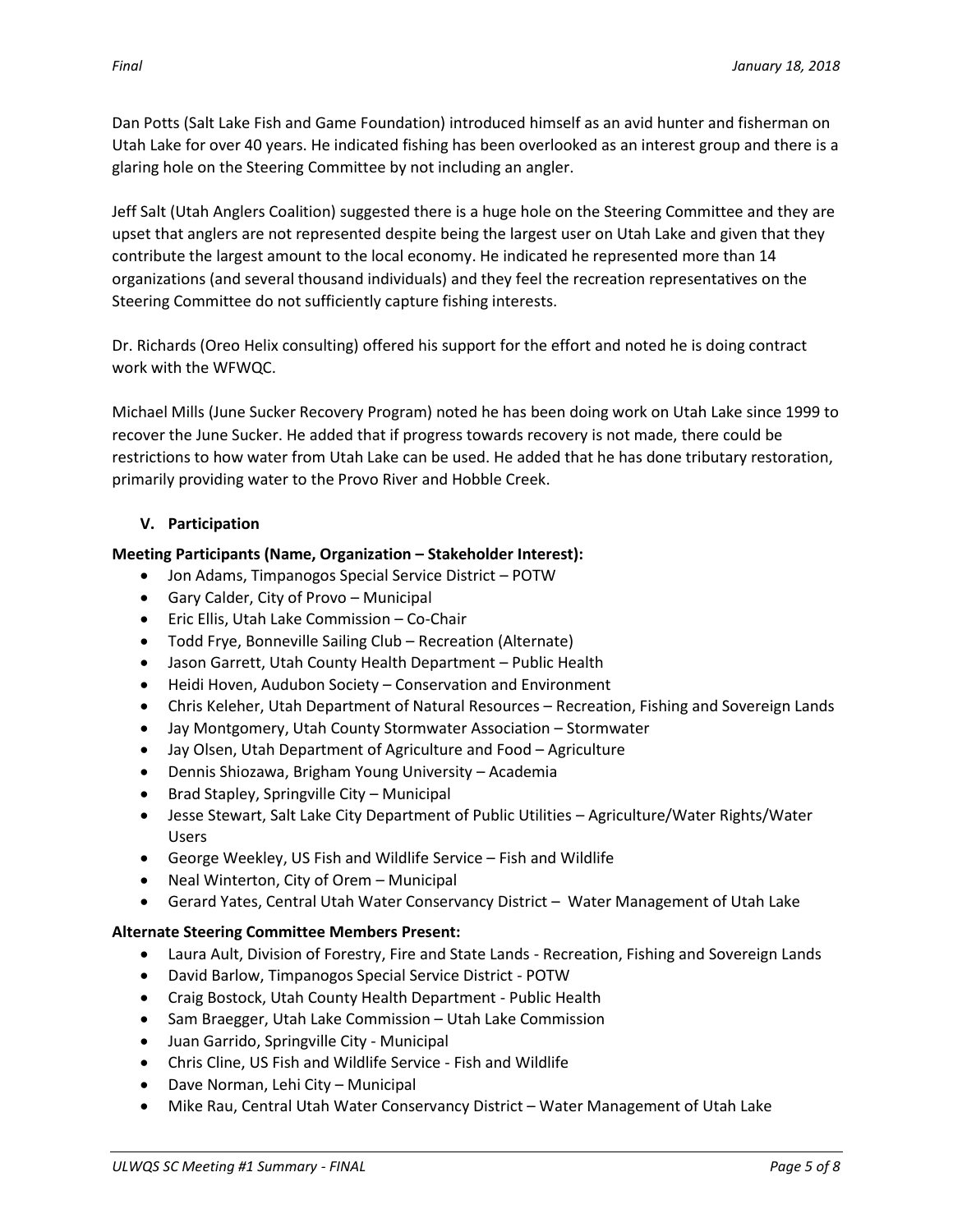- Ella Sorenson, Audubon Society Conservation and Environment
- Travis Taylor, Utah County Storm Water Association Stormwater

### **Observers Present:**

- Zach Anderud, Brigham Young University
- Greg Carling, Brigham Young University
- Dylan Dastrup, Brigham Young University
- Jon Hilbert, Jordan Valley Water Conservancy District
- Sarah Hinners, University of Utah
- Mitch Hogsett, Forsgren Associates
- Mike Mills, June Sucker Restoration Implementation Program
- Dan Potts, Salt Lake Fish and Game Foundation
- David Richards, Oreo Helix Consulting
- Jeff Salt, Utah Anglers Coalition/Salt Lake Fish and Game Foundation
- Sarah Sutherland, Central Utah Water Conservancy District

### **State of Utah Staff Present:**

- Carl Adams, Division of Water Quality
- Scott Daly, Division of Water Quality
- Alan Matheson, Department of Environmental Quality

### **Facilitation Team:**

- Paul De Morgan, RESOLVE
- Dave Epstein, SWCA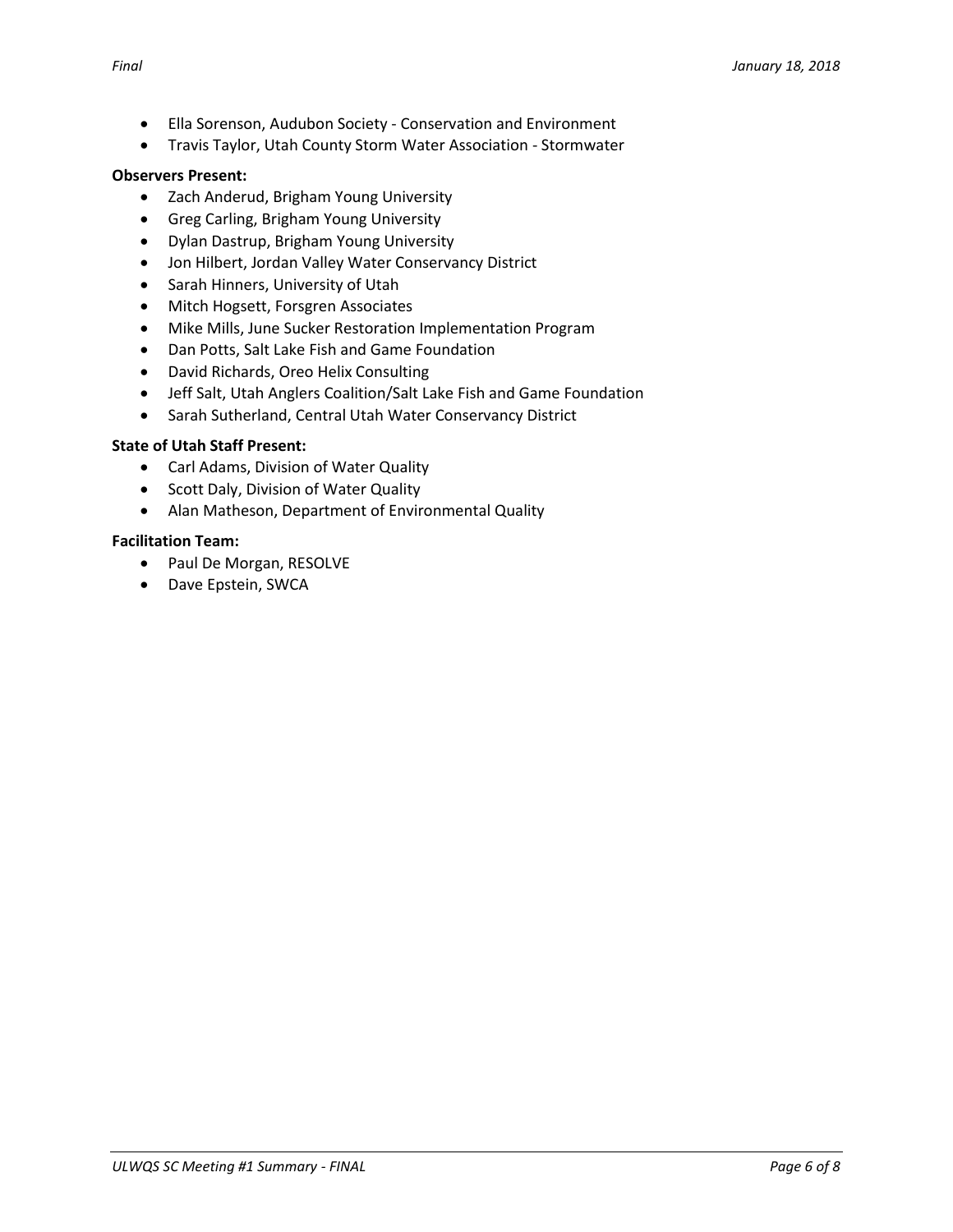### **Attachment A**

## **Utah Lake Water Quality Study Steering Committee Flipchart Notes January 4, 2018**

#### **Perspectives: Goals**

- Avoid long-term algal blooms
	- $\circ$  Ask questions and find answers to the causes and solution on how to minimize them
- Ensure Utah Lake potential is achieved
	- o And ensure stakeholders engaged
- Identify key questions to be answered
	- o In particular questions the community wants answered
- Determine best ways to answer the questions and then use that information
- Understand science sources of pollution; ways to address problems
- Understand what is "below the surface"
- Bring all interests to the table to develop recommendations for the decision makers
- Understand what it takes to maintain ecosystem health (and improve to increase desirability for wildlife and people)
- Define problem; what's attainable; role of storm water cost effective approach
- Understand implications of Utah Lake water quality on other parts of basin
- Understand science of algal blooms in Utah Lake and the process of managing HABs
- Note the incredible resource we have recommendations to get to a more pristine condition
- Accurately pinpoint what is impacting Utah Lake and quantify the magnitude … and how best to achieve goals (cleaner lake)
- Open minds …
- Understand what Utahans expect the Lake to be and are they willing to support the necessary associated costs
- Help achieve good, sound science to inform decisions … best water quality in lake and below possible
- Ensure we are getting the most accurate information possible
- Health decisions/actions have to proceed despite uncertainty
- What are the expectations of people of Utah costs commensurate with impacts?
- Find solutions that benefit species and people in/around the lake
- $\bullet$  Ecosystem health functioning system
- Collaboration mutual understanding , find solutions for all
- Recommendation we can understand but also that the public can understand
- Want public/ratepayers knowledge to increase and ensure they support for costs/expenditures
- Common understanding of what's possible/what needs to be done (and what has already occurred)
- Recognize realities of future and impact of those on the lake when identifying goals and developing solutions
- Understand the system lake in context